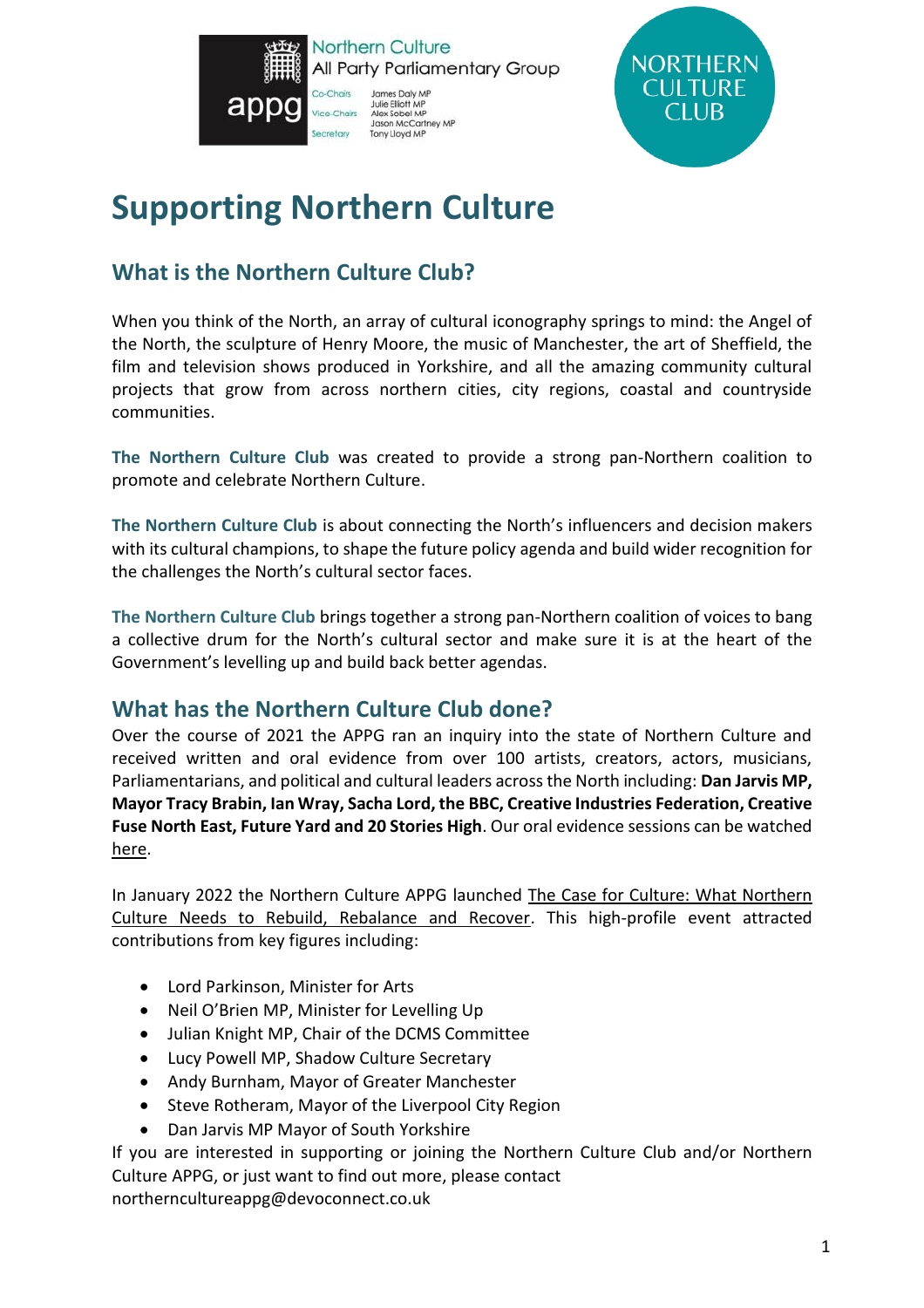



- Tracy Brabin, Mayor of West Yorkshire
- Jamie Driscoll, Mayor of North of Tyne
- Lord Inglewood, Chair of Cumbria LEP

The report, which sets out ten key asks to rebuild, rebalance, and recover Northern Culture, received wide-ranging media coverage, including from:

- [BBC News](https://www.bbc.co.uk/news/entertainment-arts-60057184)
- [Front Row on BBC Radio 4](https://www.bbc.co.uk/sounds/play/m0013rs9)
- [The Guardian](https://www.theguardian.com/uk-news/2022/jan/19/northern-leaders-to-put-culture-at-centre-of-regions-post-pandemic-recovery)
- [The House Magazine, PoliticsHome](https://www.politicshome.com/thehouse/article/northern-culture-must-be-at-the-heart-of-post-pandemic-recovery-to-truly-level-up)
- [The Northern Agenda](https://podfollow.com/the-northern-agenda/view)
- [The Social Market Foundation](https://smfthinktank.createsend.com/campaigns/reports/viewCampaign.aspx?d=t&c=C7744FC6F3472499&ID=BB16266E12E89A432540EF23F30FEDED&temp=False&tx=0&source=Report)
- [The Northern Echo](https://www.thenorthernecho.co.uk/news/19857172.plea-invest-northern-culture-levelling-pledge/)
- Many more!

### **What will the Northern Culture Club do next?**

The Northern Culture APPG will continue to promote and champion the huge economic contribution made by the North's cultural sector and build consensus. It will:

- **Provide a united voice on pan-Northern culture** asks and priorities in order to shape and influence future Government decision making
- **Lobby on our 10 key asks** on how to boost skills, create equal opportunities for all, promote diversity and support ambitions to empower future generations
- **Level-up investment** in Northern culture to empower future generations
- **Maximise the soft of power of Northern culture** to promote a strong and cohesive brand for the North, building recognition of its' world class reputation

Next up, the Northern Culture Club and Northern Culture APPG will be launching its inquiry into Sport and Culture and in particular the role sport plays in levelling up our communities and how sport is part of our cultural identity in the towns and cities of the North and how both work hand in hand to level up opportunities, access skills and underpin local and regional economies across the North.

To find out more please contact: [northerncultureappg@devoconnect.co.uk](mailto:northerncultureappg@devoconnect.co.uk)

#### **How can I get involved and how can I support?**

We know this sector has been affected more than most by the pandemic. The North has been particularly hard hit. If Northern culture is to build back and recover, we need a strong collaborative voice to ensure the Government delivers on our 10 key asks to rebuild, rebalance, and recover Northern Culture.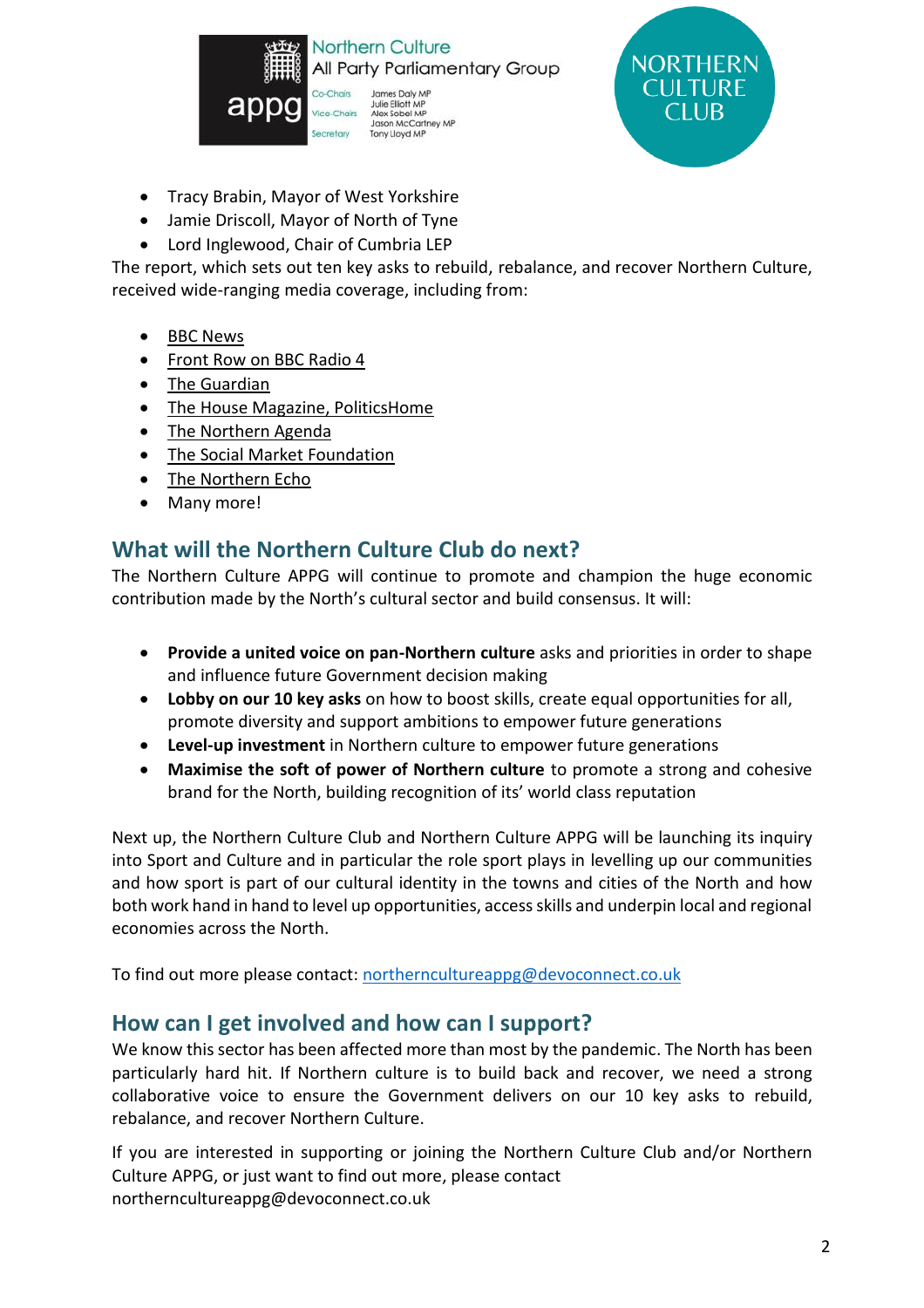



We want as many supporters as possible to get involved in the Northern Culture Club and help bang the drum for the North. To make this happen we need a fully operational and funded Secretariat to advise and support the Northern Culture Club and its APPG.

The Secretariat will need funding to run the Northern Culture APPG, to organise the work programme, administer APPG sessions and events, build and maintain website, develop proactive social media management, branding, deliver campaign administration, strategic PR and comms advice and generate Parliamentary activity and engagement.

We are looking for supporters and members to be involved in the development of the future Northern Culture Club programme. To be seen to be part of this initiative there are several ways for you to get involved, be represented or show your support. Here are some options:

#### **OPTION ONE: Sponsoring Partner of the APPG**

As a lead sponsor of the Northern Culture Club and Northern Culture APPG you will be positioned at the forefront of the debate as a leading voice. The APPG will provide you with an opportunity to enhance your engagement with key political targets and stakeholders and help us inform and shape the agenda by:

- **Influencing the APPG's programme of work** in conjunction with the parliamentary officers
- **Attending APPG meetings, events and visits** and other activity which are sometimes limited to parliamentarians and sponsors, such as private roundtable events in Westminster
- **Speaking and contributing at forthcoming events** and Northern Culture APPG sessions
- **Increasing your profile** and the profile of the key issues, with decision makers and influencers in Westminster and Whitehall and across the North, including Metro Mayors, council leaders and Ministers, MPs, Peers, special advisers and civil servants
- **Strengthening your voice**, engagement and relationships with other key players in the Northern Cultural sector

You will benefit from:

- **Top line branding**: Your branding will feature on all communications, branding for events and on social media platforms. It will also feature in the pledges, recommendations and any other literature associated with the NCC
- **Panel speaking slots:** you will be able to participate in the future sessions, all of which will attract high profile contributions from across the political spectrum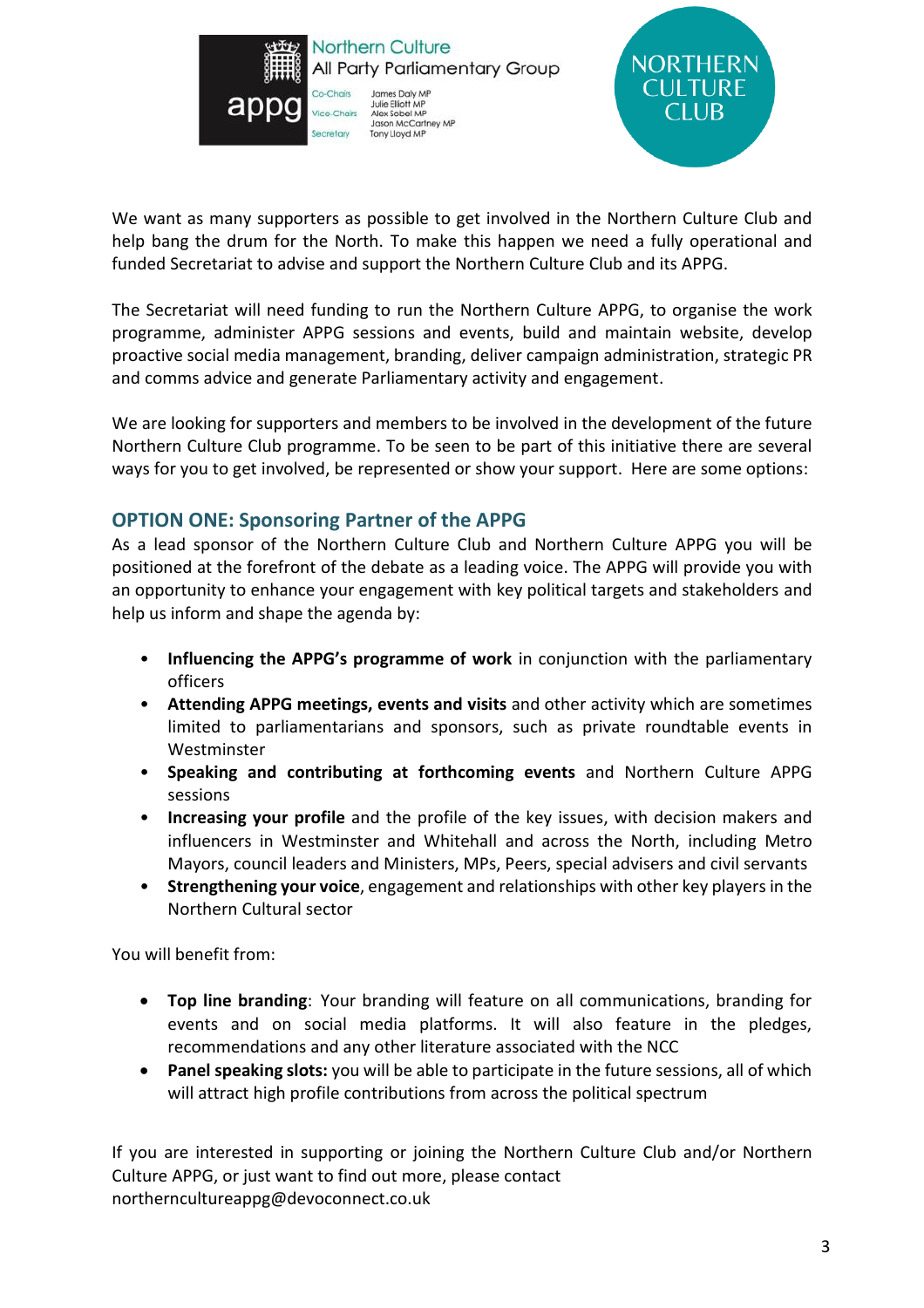



- **Briefing opportunities and influencer engagement:** As part of the overall programme there will be opportunities to participate in more focused events and shape the event's themes and messages. The Secretariat would coordinate social media activity with you to maximise impact and add to your profile
- **Participation in meetings with key influencers:** You will have the opportunity to be involved with Government and political decision makers and be involved in meetings with key panellists, speakers, and members of the steering group
- **Feeding into our inquiry into sport and feature in the final report:** Your organisation's branding would feature and you would be able to help shape the outcomes and findings of the report with the Secretariat

An annual subscription in the sum of **£5,000 + VAT** is required to become the lead sponsor of the Northern Culture APPG and founding partner of the Northern Culture Club

#### **OPTION TWO: Stakeholder Membership of the Northern Culture Club**

We want as many organisations as possible to be seen to be represented and involved in the Northern Culture Club, so we can demonstrate consensus, collaboration and a strong crosssector and cross-party voice. Stakeholder membership means that you will be:

- **Recognised and listed as a supporter** and member of the Northern Culture Club and the Northern Culture APPG on the website and other communications
- **Invited to all activity** and meetings and able to contribute
- **Invited to sign-up and support campaigns**, letters to Ministers etc calling for support for Northern Culture

You will also benefit from:

- **Briefing opportunities and influencer engagement:** As part of the overall programme there will be opportunities to participate in more focused events and shape the event's themes and messages. The Secretariat would coordinate social media activity with you to maximise impact and add to your profile
- **Feeding into our inquiry into sport and feature in the final report:** Your organisation would be listed as a supporter, and you would be able to help shape the outcomes and findings of the report with the Secretariat

An annual membership subscription in the sum of **£1,000 +VAT** is required to become a stakeholder member of the Northern Culture Club.

#### **IN ADDITION: Opportunities for one-off or bespoke sessions**